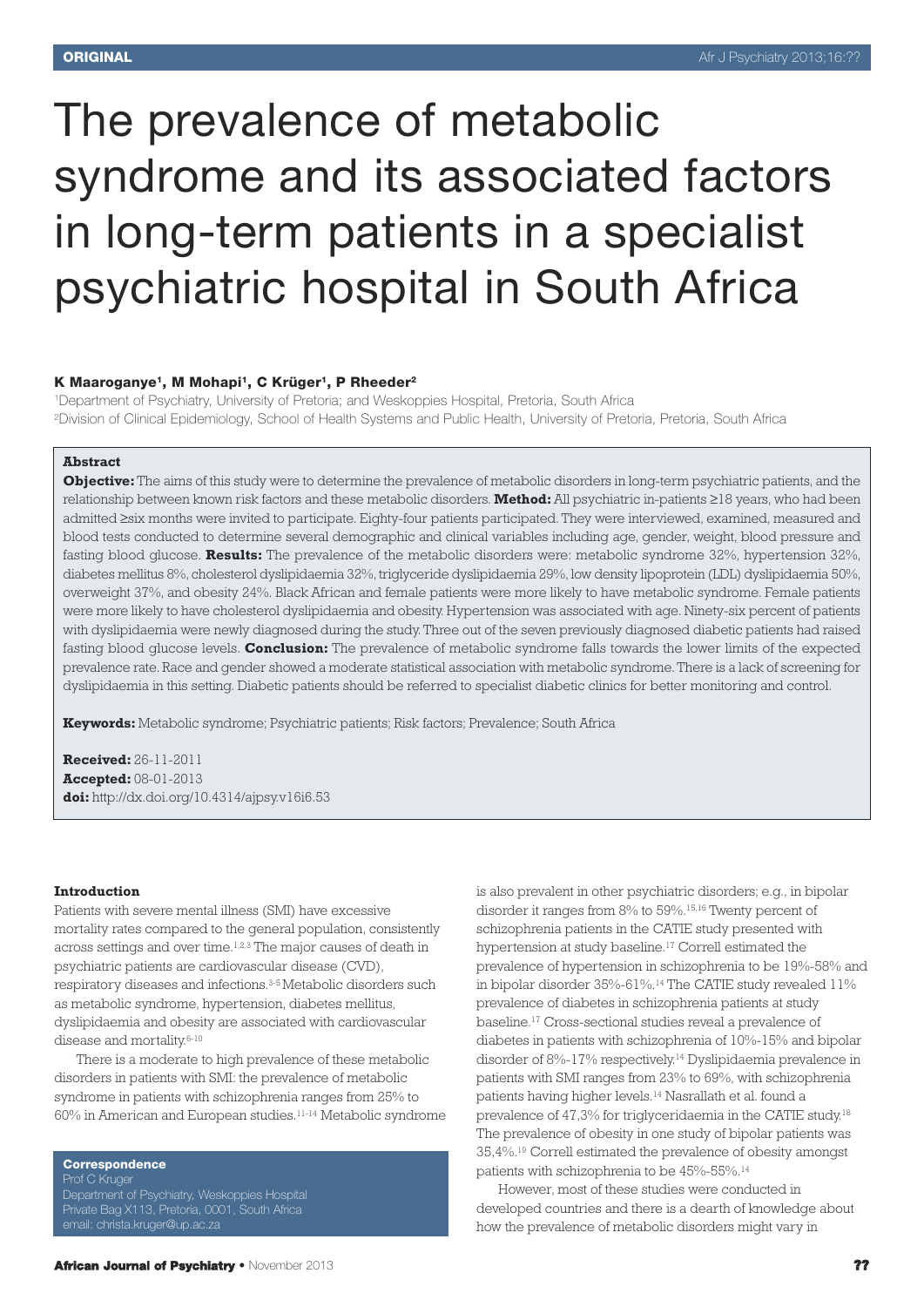developing countries.<sup>20,21</sup> Therefore, the first aim of the study was to determine the local prevalence of these metabolic disorders in long-term psychiatric patients.

Many studies like CATIE have found a significant association between some second-generation antipsychotics (SGA) and weight gain, diabetes mellitus and dyslipidaemia.<sup>22-28</sup> However, the contribution of other variables including first-generation antipsychotics (FGA), mood stabilisers and antidepressants in the development of metabolic disorders has also been recognised. 29-34 Unmodifiable risk factors (age, ethnicity, gender and family history) and modifiable ones (level of functioning, smoking history, dietary intake and obesity) in psychiatric patients have also been associated with metabolic disorders. 35-37 Therefore, the second aim of the study was to determine whether these risk factors could be associated with metabolic disorders in long-term psychiatric patients.

Although screening guidelines for these disorders have been recommended due to the significance of metabolic disorders in causing CVD, the guidelines are still not widely applied, even in developed countries. 38,39 Clinicians tend to rely on a patient's presentation of worrying symptoms/signs or in the case of inpatients, routine monthly blood pressure checking before investigating or treating these disorders. As a result, opportunities to detect and treat metabolic disorders may be missed. Therefore, the third aim of the study was to make preliminary recommendations regarding screening for hypertension, diabetes mellitus, cholesterol dyslipidaemia and triglyceride dyslipidaemia in long-term psychiatric patients.

#### **Method**

# *Study design*

This study was a cross-sectional quantitative study of the prevalence of metabolic disorders in long-term psychiatric patients, and the demographic and clinical factors associated with these disorders.

# *Setting*

Weskoppies Hospital in Pretoria is a specialist psychiatric hospital that admits referred patients with various psychiatric disorders. Some of these patients have been hospitalised for more than six months for various reasons – including treatmentresistant mental illness and severely challenging behaviour.

#### *Study population and sampling*

All long-term patients at Weskoppies in November 2009, who had been admitted for six months or longer, were considered for the study. Forensic and long-term patients under the age of 18 years were excluded. There were around 290 such patients in the hospital at the beginning of the study. Due to the Department of Health's drive to de-institutionalise patients and the 2009 national general strike, a significant number of long-term patients had to be discharged from the hospital. Eventually ninety patients were personally invited to participate. Six of them refused to participate in the study or rescinded their consent during the data collection stage, so in the end 84 patients participated. The study was conducted between November 2009 and August 2011. The data was collected by the first two authors.

# *Definition of metabolic disorders*

The following metabolic disorders were selected for study: metabolic syndrome, hypertension, diabetes mellitus, cholesterol dyslipidaemia, low-density lipoprotein (LDL) dyslipidaemia, triglyceride dyslipidaemia, overweight, and obesity. Patients were defined as having a particular metabolic disorder if they had a documented diagnosis and treatment for the disorder and/or met criteria for particular definitions of the disorder, as shown in Table I. 40-44

# *Outcome measures*

The investigators interviewed the participants, studied their hospital files, physically examined the participants and took

| Table I: Definitions of the metabolic disorders                                                                     |                                                                                                                                                                                                                                                                                                                                                                |  |  |
|---------------------------------------------------------------------------------------------------------------------|----------------------------------------------------------------------------------------------------------------------------------------------------------------------------------------------------------------------------------------------------------------------------------------------------------------------------------------------------------------|--|--|
| Metabolic syndrome<br>*NCFP-ATP III40                                                                               | Three or more of the following five risk factors: fasting blood glucose ≥5.6 mmol/l (100 mg/dl),<br>BP ≥130/85 mmHg, fasting triglyceride ≥1.7 mmol/l (150 mg/dl), high-density lipoprotein<br>cholesterol <1.03 mmol/l (40 mg/dl) in men and <1.29 mmol/l (50 mg/dl) in women,<br>waist circumference >102 cm in men and waist circumference >88 cm in women. |  |  |
| Hypertension<br>2003 European Society of Hypertension (ESH) -<br>European Society of Cardiology (ESC) <sup>41</sup> | Systolic blood pressure $\geq$ 140 mmHg and diastolic blood pressure $\geq$ 90 mmHg.                                                                                                                                                                                                                                                                           |  |  |
| Diabetes mellitus<br>The 1998-1999 European Diabetes Policy Group's<br>definition of diabetes <sup>42</sup>         | Confirmed fasting venous plasma glucose level above or equal to 7,0 mmol/l (>125 mg/dl)                                                                                                                                                                                                                                                                        |  |  |
| Total cholesterol dyslipidaemia <sup>43</sup>                                                                       | Total cholesterol >5.2 mmol/l                                                                                                                                                                                                                                                                                                                                  |  |  |
| Triglyceride dyslipidaemia <sup>43</sup>                                                                            | Triglycerides >1.7 mmol/l                                                                                                                                                                                                                                                                                                                                      |  |  |
| Low density lipo-protein (LDL) cholesterol dyslipidaemia <sup>43</sup>                                              | IDI cholesterol >3.4 mmol/l                                                                                                                                                                                                                                                                                                                                    |  |  |
| Overweight <sup>44</sup> WHO definition                                                                             | Body mass index (mass/height <sup>2</sup> ) ≥25                                                                                                                                                                                                                                                                                                                |  |  |
| Obesity <sup>44</sup> WHO definition                                                                                | Body mass index (mass/height <sup>2</sup> ) ≥30                                                                                                                                                                                                                                                                                                                |  |  |
| *National Cholesterol Education Panel-Adult Treatment Panel                                                         |                                                                                                                                                                                                                                                                                                                                                                |  |  |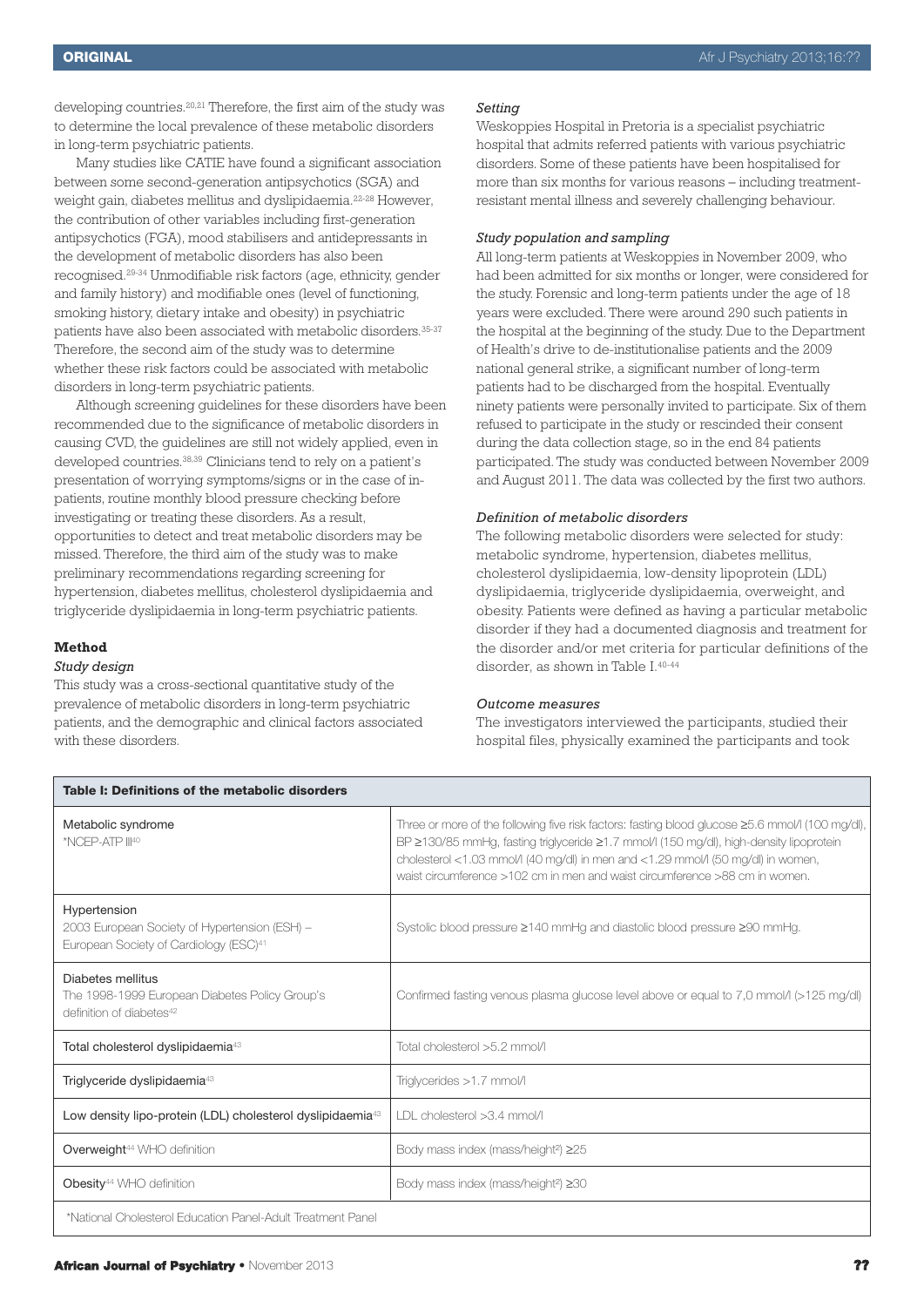blood samples. The following information was obtained from the files and the patient interview: age, ethnicity, smoking history, family history of metabolic disorders, primary psychiatric diagnosis, psychiatric co-morbidities, current general medical conditions, current psychotropic medication and current physical medication. All long-term patients had been allocated previously into low- and high-functioning wards after having been assessed by the hospital's occupational therapists in the context of months and years of attending occupational therapy. So, based on the wards to which they were allocated, the investigators recorded whether the participants were low- or high-functioning.

The following procedures were undertaken for further measurements:

- Waist circumference: A tape measure was used to measure the abdominal circumference halfway between the 12th rib and the iliac crest.
- Body weight was measured in kilograms using Sunbeam©bathroom scales with patients wearing light clothing and no shoes. These weight measurements were taken in the morning before breakfast.
- Height was determined using the wall-mounted measuring tape in the various wards and the participants were not wearing shoes.
- Systolic and diastolic blood pressure (BP) measurements were taken using an electronic device and an appropriatesize cuff. A single reading of BP was used to diagnose hypertension for the purposes of this study. Participants were allowed to rest before measurements were taken and they were seated when the BP was taken.
- Blood samples were collected for fasting glucose and lipid profile after a minimum overnight fast of eight hours. The National Health Laboratory Services unit in Pretoria conducted the blood sample analyses.
- Specific variables (gender, age, ethnicity, psychiatric diagnosis and smoking) that had adequate frequencies were tested for association with all the metabolic disorders defined in Table I. The investigators divided the frequency of selected metabolic disorders into controlled, uncontrolled and newly diagnosed categories for interpretation. A controlled disorder was defined as a previously diagnosed disorder for which the patient did not meet the criteria for the disorder when the study was conducted.

## *Statistical analysis*

Descriptive statistics were used to describe the study population as well as the prevalence of the metabolic disorders. The ages of the patients with or without particular metabolic disorders were compared using Mann-Whitney-U tests because of the skewed distribution of the population with respect to age. Continuous variables were measured using the methods described above and the patients were then divided into categories depending on whether they met criteria for the definition of the various metabolic disorders or not (Table I), and whether the disorders were controlled (previous history of the disorder but currently not meeting the criteria) or uncontrolled (previous history of the disorder and still meeting criteria for the disorder). These categorical, derived variables were then analysed using the appropriate tests, e.g., Chi–square or Fisher's Exact tests. The level of significance used was p<0.05.

### *Ethics*

This study received ethics approval from the Faculty of Health Sciences Research Ethics Committee before it was commenced (Protocol 174/2009). The hospital management agreed to the carrying out of the study at Weskoppies Hospital. Written or verbal informed consent was obtained before participation.Verbal consent was obtained from those participants who were illiterate. All participants read or had the patient information leaflet explained to them, in the presence of a nurse familiar with the patients. The nurses acted as witnesses that proper informed consent was obtained from all the participants who took part in the study. Participants' capacity to give informed consent was specifically assessed in the context of their mental illness by evaluating their understanding of the study and their ability to communicate a clear choice, despite their mental illness. Patient confidentiality was maintained by using numbers instead of names on the study-specific data sheets. Two of the investigators, the 3rd and 4th authors, were trained and certified in Good Clinical Practice (GCP), which was sufficient in terms of the local Research Ethics Committee's requirements for descriptive studies, and ICH-GCP guidelines were followed.

## **Results**

Table II describes the characteristics of the study population. The mean age was 41 years (median 40.5; SD 11.017; range 21-73 years). The patients were on a range of medication, as seen in Table III. Only four patients were on a single psychotropic drug of any kind. Most of the patients were on a combination of psychotropic medications. Almost all the patients on FGA were on high potency FGA rather than low-potency drugs. Thirty-five patients were on SGA. The measurements of the clinical entities used to determine the prevalence of the metabolic disorders are recorded in Table IV. The mean body mass index  $(BMI)$  (kg/m<sup>2</sup>) of this population was 27.1.

The prevalence of the metabolic disorders is displayed in Figure 1. Amongst the patients with metabolic syndrome, 59% were on high-potency antipsychotics (flupenthixol, zuclophenthixol and haloperidol), 44% were on clozapine,

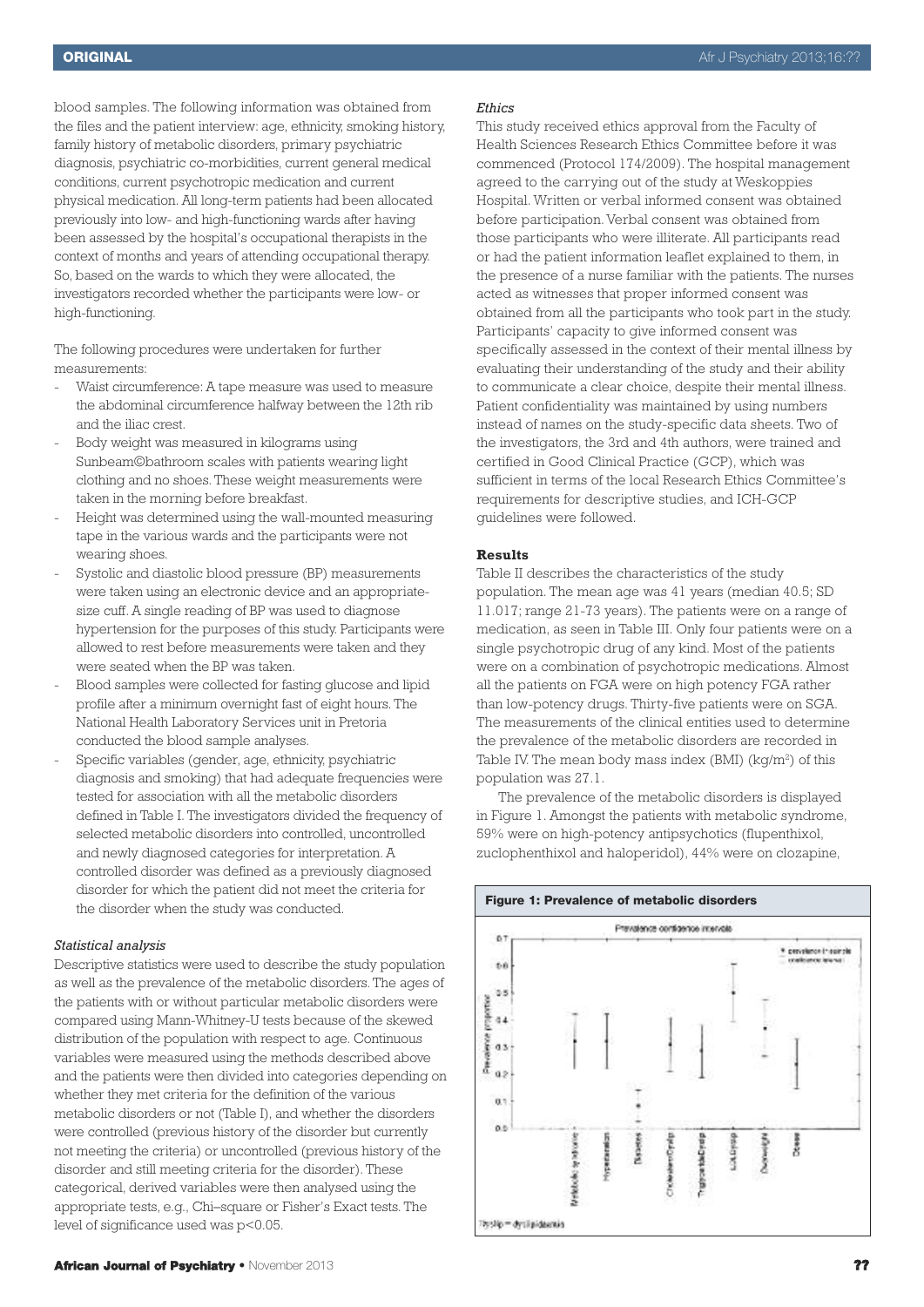| Table II: Demographic and clinical profile of the study population |                                                                                                                                                                                                                    |                                                                                |                                                                                                            |  |
|--------------------------------------------------------------------|--------------------------------------------------------------------------------------------------------------------------------------------------------------------------------------------------------------------|--------------------------------------------------------------------------------|------------------------------------------------------------------------------------------------------------|--|
|                                                                    | Variable                                                                                                                                                                                                           | $\eta$                                                                         | $\%$                                                                                                       |  |
| Gender<br>Age<br>Ethnicity                                         | Male<br>Female<br><45 years<br>>45 years<br><b>Black</b><br>Caucasian<br>Asian<br>Mixed race                                                                                                                       | 50<br>34<br>52<br>32<br>44<br>35<br>3<br>$\overline{2}$                        | 60<br>40<br>62<br>38<br>52<br>42<br>$\overline{4}$<br>$\overline{2}$                                       |  |
| Level of functioning                                               | Low<br>Medium<br>High                                                                                                                                                                                              | 44<br>31<br>$\Theta$                                                           | 52<br>37<br>11                                                                                             |  |
| Psychiatric disorders <sup>1</sup>                                 | Schizophrenia<br>Other psychotic disorders<br>Cognitive disorders (including mental retardation)<br>Mood disorders<br>Substance related disorders<br>Anxiety disorders<br>Personality disorders<br>Other disorders | 37<br>13<br>23<br>10<br>8<br>6<br>14                                           | 44<br>16<br>27<br>12<br>10<br>1<br>$\overline{7}$<br>17                                                    |  |
| Existing general medical condition (GMC) <sup>1</sup>              | Hypertension<br>Diabetes mellitus<br>Hypercholesterolemia<br>Hypertriglyceridaemia<br><b>HIV/AIDS</b><br>Epilepsy<br>Stroke<br>Hypothyroidism<br>Other medical conditions<br>No medical condition                  | 16<br>6<br>$\circ$<br>$\sqrt{2}$<br>$\overline{9}$<br>20<br>3<br>1<br>13<br>35 | 19<br>$\overline{7}$<br>$\bigcirc$<br>$\sqrt{2}$<br>11<br>24<br>$\overline{4}$<br>$\mathbf{1}$<br>16<br>42 |  |
| Smoking history                                                    | Present and past history<br>Absent history                                                                                                                                                                         | 51<br>33                                                                       | 61<br>33                                                                                                   |  |
| Family history of general medical condition                        | Hypertension<br>Diabetes mellitus<br>High cholesterol <sup>2</sup><br>Stroke<br>Heart attack<br>Family history of GMC<br>Unknown family history of GMC<br>No family history of GMC                                 | 14<br>12<br>$\overline{4}$<br>5<br>7<br>25<br>41<br>18                         | $17\,$<br>14<br>5<br>6<br>8<br>30<br>49<br>21                                                              |  |
| Physical medication <sup>1</sup>                                   | Antihypertensives<br>Hypoglycaemics<br>Statins<br>Thyroid treatment<br>Other including multivitamins and antiretroviral<br>No physical medication                                                                  | 17<br>7<br>3<br>38<br>34                                                       | 20<br>8<br>$\overline{4}$<br>1<br>45<br>41                                                                 |  |

1Patients may have had co-morbid psychiatric disorders or general medical conditions, as well as been on more than one physical medication. 2This colloquial term refers to the inappropriate increase in the three different types of lipids – namely cholesterol, triglycerides, and low-density lipo-protein.

and 52% were on sodium valproate. Amongst the seven patients diagnosed with diabetes mellitus, only two were on clozapine whilst six were on sodium valproate. The difference in median age between patients with and without hypertension – i.e., higher in hypertensive patients – was statistically

significant (p=0.001).

Table V displays associations between the metabolic disorders and specific demographic or clinical variables. Only two participants of mixed ethnic origin participated in this study. Due to this very small sub-sample size they were not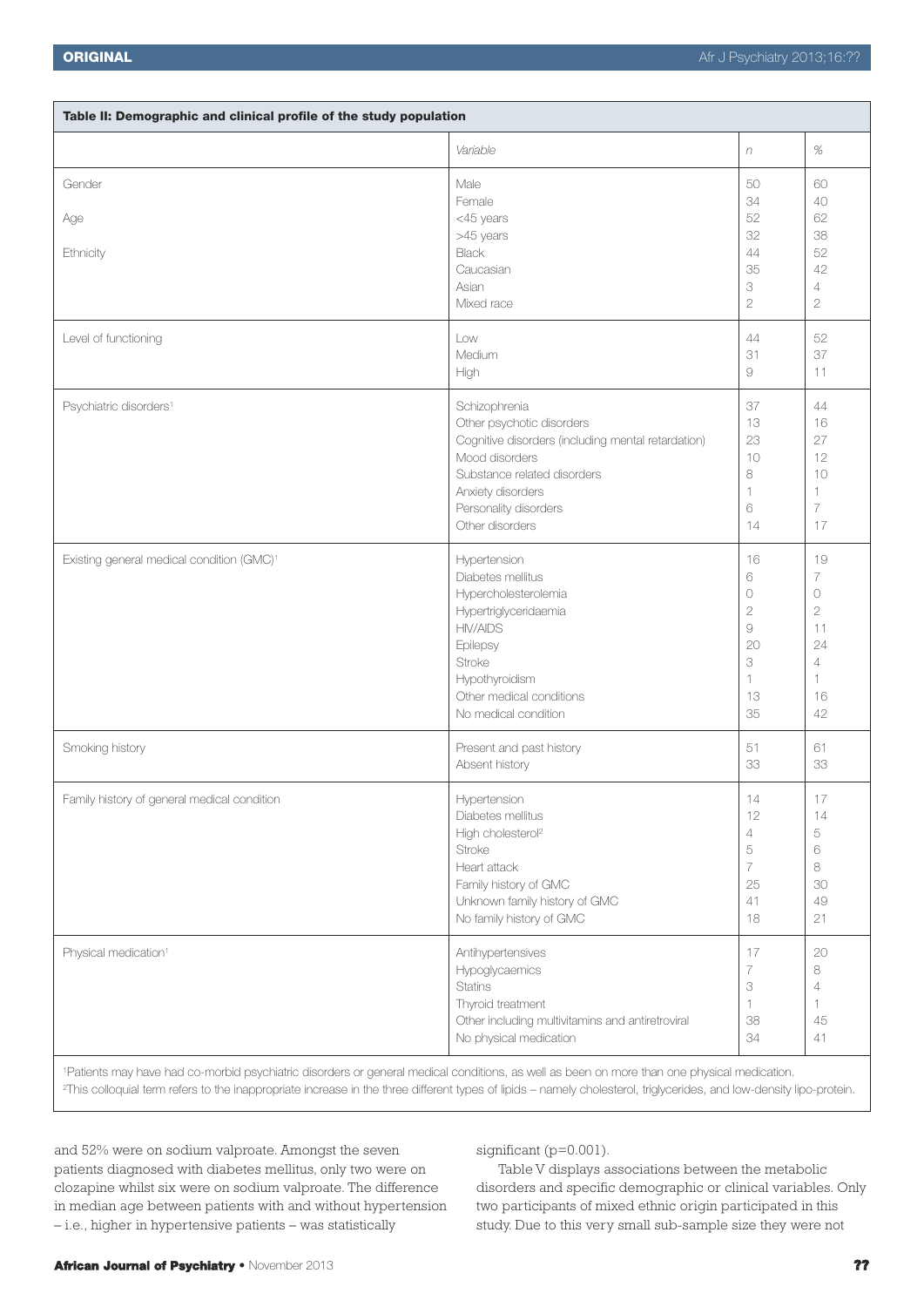| Table III: Median doses and duration of psychotropic medication use |                             |                |                  |                          |
|---------------------------------------------------------------------|-----------------------------|----------------|------------------|--------------------------|
|                                                                     |                             | $\Gamma$       | Median dose (mg) | Median duration (months) |
| First generation antipsychotics (FGA)                               | Haloperidol                 | 18             | 5                | 36                       |
|                                                                     | Trifluperazine              | 7              | 15               | 36                       |
|                                                                     | Sulpiride <sup>1</sup>      | 2              | 625              | 48                       |
|                                                                     | Fluphenazine                | 4              | 62.5             | 44                       |
|                                                                     | Flupenthixol                | 18             | 60               | 15.5                     |
|                                                                     | Zuclopenthixol              | 25             | 400              | 13                       |
|                                                                     | Chlorpromazine <sup>1</sup> | 2              | 187.5            | 19.5                     |
| Second generation antipsychotics (SGA)                              | Risperidone                 | 10             | 5,5              | $\overline{7}$           |
|                                                                     | Clozapine                   | 25             | 350              | 26                       |
| Mood stabilisers                                                    | Sodium valproate            | 48             | 1600             | 36                       |
|                                                                     | Lithium                     | 3              | 1000             | 27                       |
|                                                                     | Carbamazepine               | 18             | 800              | 35.5                     |
| Antidepressants                                                     | Fluoxetine                  | 15             | 40               | 36                       |
|                                                                     | Citalopram                  | $\overline{4}$ | 20               | 11                       |
|                                                                     | Bupropion                   | 1              | 50               | $\overline{7}$           |
| Benzodiazepines                                                     | Clonazepam                  | 20             | 1,5              | 25.5                     |
|                                                                     | Oxazepam                    | 16             | 15               | 21                       |
| Anti-androgens                                                      | Cyproterone acetate         | 11             | 300              | 24                       |
| Anticholinergics                                                    | Orphenadrine                | 40             | 150              | 36                       |
|                                                                     | Biperidine                  | 14             | 6                | 19                       |
| <sup>1</sup> Sulpiride and chlorpromazine are low-potency FGA       |                             |                |                  |                          |

included in the comparative analyses of the derived categorical variables. Instead we focused on the larger Black African and Caucasian groups. Black African patients were 2.6 times more likely to have metabolic syndrome than Caucasian patients. Female patients were 2.5 times more likely to have metabolic syndrome than male patients.

The frequencies of controlled, uncontrolled and newly diagnosed cases of hypertension, diabetes mellitus, cholesterol dyslipidaemia and triglyceride dyslipidaemia are recorded in Table VI. A greater proportion of newly diagnosed dyslipidaemia cases (96%) were found compared to newly diagnosed hypertensive cases (41%) and diabetic cases (14%).

It was not possible to determine association patterns between psychotropic drugs and metabolic disorders because of the small sample sizes for specific drugs or drug groupings. It was also not possible to test for associations between metabolic disorders and family history of metabolic disorders because 49% of the patients did not know such a history.

#### **Discussion**

The study population of long-term in-patients consisted mostly of Black African and male patients with psychotic disorders and mental retardation. A fair proportion had single- or multiple pre-existing general medical conditions and the majority were either low- or medium functioning.

| Table IV: Anthropometric and biochemical profile of the study population |       |        |         |         |
|--------------------------------------------------------------------------|-------|--------|---------|---------|
|                                                                          | Mean  | Median | Minimum | Maximum |
| Systolic blood pressure (mmHg)                                           | 120.5 | 120    | 90      | 160     |
| Diastolic blood pressure (mmHq)                                          | 76.9  |        | 58      | 96      |
| Waist circumference (cm)                                                 | 96.2  | 95.3   | 61      | 140.1   |
| Height (cm)                                                              | 168.2 | 169    | 147     | 192     |
| Weight (kg)                                                              | 76.0  | 77.5   | 45      | 108     |
| Body mass index                                                          | 27.1  | 26.2   | 17.4    | 44.4    |
| Fasting blood glucose (mmol/l)                                           | 4.9   | 4.6    | 3.5     | 9.6     |
| Fasting high density lipoprotein (mmol/l)                                | 1.03  | 0.9    | 0.5     | 2.6     |
| Fasting low density lipoprotein (mmol/l)                                 | 2.94  | 2.8    | 1.1     | 5.1     |
| Fasting total cholesterol (mmol/l)                                       | 4.3   | 4.3    | 1.8     |         |
| Fasting triglycerides (mmol/l)                                           | 1.48  | 1.3    | 0.6     | 4       |
|                                                                          |       |        |         |         |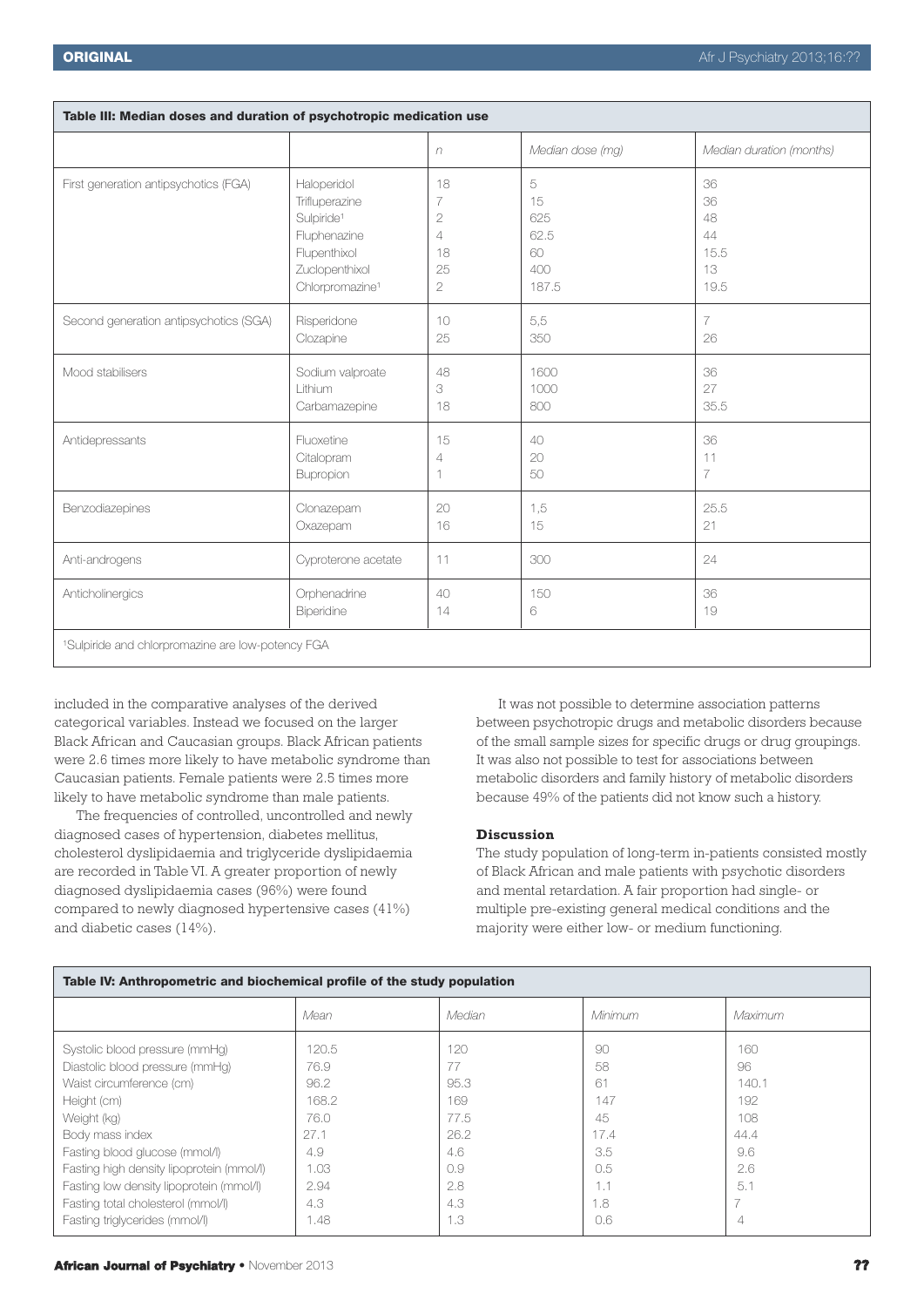| Table V: Associations between metabolic disorders and specific variables |                           |                                              |                   |                                                                                                                                       |
|--------------------------------------------------------------------------|---------------------------|----------------------------------------------|-------------------|---------------------------------------------------------------------------------------------------------------------------------------|
| Metabolic disorder                                                       | Variable tested           | Odds ratios (CI)                             | p values          | Interpretation                                                                                                                        |
| Metabolic syndrome                                                       | Race<br>Gender            | $2.57(1.58-3.55)$<br>$2.50(1.56-3.44)$       | 0.059<br>0.053    | Black patients more likely<br>Female patients more likely                                                                             |
| Hypertension (Mann-Whitney U test)                                       | Age                       | N/A                                          | 0.001             | Median age of patients with hypertension (50) is<br>significantly higher than the median age of patients<br>without hypertension (37) |
| Diabetes (Fisher's exact test)                                           | Race                      | Cannot be calculated:<br>zero cell frequency | 0.016             | Black patients more likely                                                                                                            |
| Cholesterol dyslipidaemia                                                | Gender                    | $2.22(1.28-3.16)$                            | 0.095             | Female patients more likely                                                                                                           |
| LDL dyslipidaemia                                                        | Psychiatric disorder      | $2.62(1.56-3.68)$                            | 0.079             | Schizophrenia patients most likely                                                                                                    |
| Obesity                                                                  | Gender<br>Smoking History | 10.22 (9.00-11.45)<br>$4.09(3.03 - 5.15)$    | < 0.0001<br>0.007 | Female patients more likely<br>Smokers less likely to be obese                                                                        |

| Table VI: Number of patients with specific metabolic disorders                      |                |            |              |                 |
|-------------------------------------------------------------------------------------|----------------|------------|--------------|-----------------|
|                                                                                     | Total n        | Controlled | Uncontrolled | Newly diagnosed |
| Hypertension<br>Diabetes mellitus<br>Hypercholesterolaemia<br>Hypertriglyceridaemia | 27<br>26<br>24 | 13         |              | 26<br>22        |

#### *Metabolic syndrome*

The prevalence of NCEP-ATP-III-defined metabolic syndrome in this study of 32% falls towards the lower limits of expected prevalence amongst patients with SMI and is lower than the baseline prevalence of metabolic syndrome in the CATIE study of schizophrenia patients. <sup>11</sup> Possible explanations for this could be the higher usage of highpotency FGA compared to SGA and zero usage of olanzapine in this study population. Compared to SGA and low-potency FGA, high-potency FGA are not as strongly associated with three of the five criteria needed to define NCEP-ATP-III metabolic syndrome (weight gain, hyperglycaemia, low high-density lipoprotein). 45-47 It would be inappropriate to compare our findings to the general population in South Africa because the few studies available had been done in medical patients, corporate executives and university students; and NCEP guidelines were not used.

Nonetheless, the prevalence of metabolic syndrome in this study is still significant, considering that it falls within the range of other studies that have been conducted in developed countries where SGA usage is more prevalent. Several reasons could account for this finding. Psychotic and mood disorders can independently lead to metabolic abnormalities. 48,49 Clozapine, which was used in almost a third of the patients, is a leading risk factor for metabolic derangements. 29,45 High-potency FGA are not without weight-gain and glucose-regulation abnormalities. 25 Furthermore, polypharmacy involving two or more SGA has been associated with metabolic syndrome, though not independently. <sup>50</sup> Polypharmacy requires the inclusion of a

**African Journal of Psychiatry •** November 2013 **??**

FGA, advanced age and the diagnosis of schizophrenia or bipolar disorder to be significantly associated with metabolic syndrome. <sup>50</sup> Perhaps polypharmacy of multiple drugs like FGA, SGA and mood stabilisers that contribute to metabolic syndrome in this study population may best explain our findings but future appropriately designed studies are needed to provide more definitive answers.

Although several general population studies have found that older patients have a greater odds ratio of having metabolic syndrome, in this heterogeneous study population no statistically significant age difference existed between those who had metabolic syndrome and those who did not. 51,52 This lack of association between age and metabolic syndrome could have been the result of our study having only four patients above the age of 60.

Female patients' greater odds ratio of having metabolic syndrome in this study is similar to findings from other studies that show a higher prevalence of metabolic syndrome among female schizophrenic patients under the NCEP-ATP-III definition, but dissimilar to the CLAMORS study that found no gender difference.<sup>11,12</sup> In this study, Black African patients were more likely to have metabolic syndrome than Caucasian patients, whereas in Bermudes et al.'s study of psychiatric in-patients, it was found that Caucasian patients were more likely to have metabolic syndrome compared to African-American patients. <sup>13</sup> The CATIE study found that Black African male patients had the least association with metabolic syndrome compared to female patients of any race. <sup>11</sup> Nasrallath noted from the same study that Non-White men were more likely to be treated for diabetes mellitus and dyslipidaemia than Non-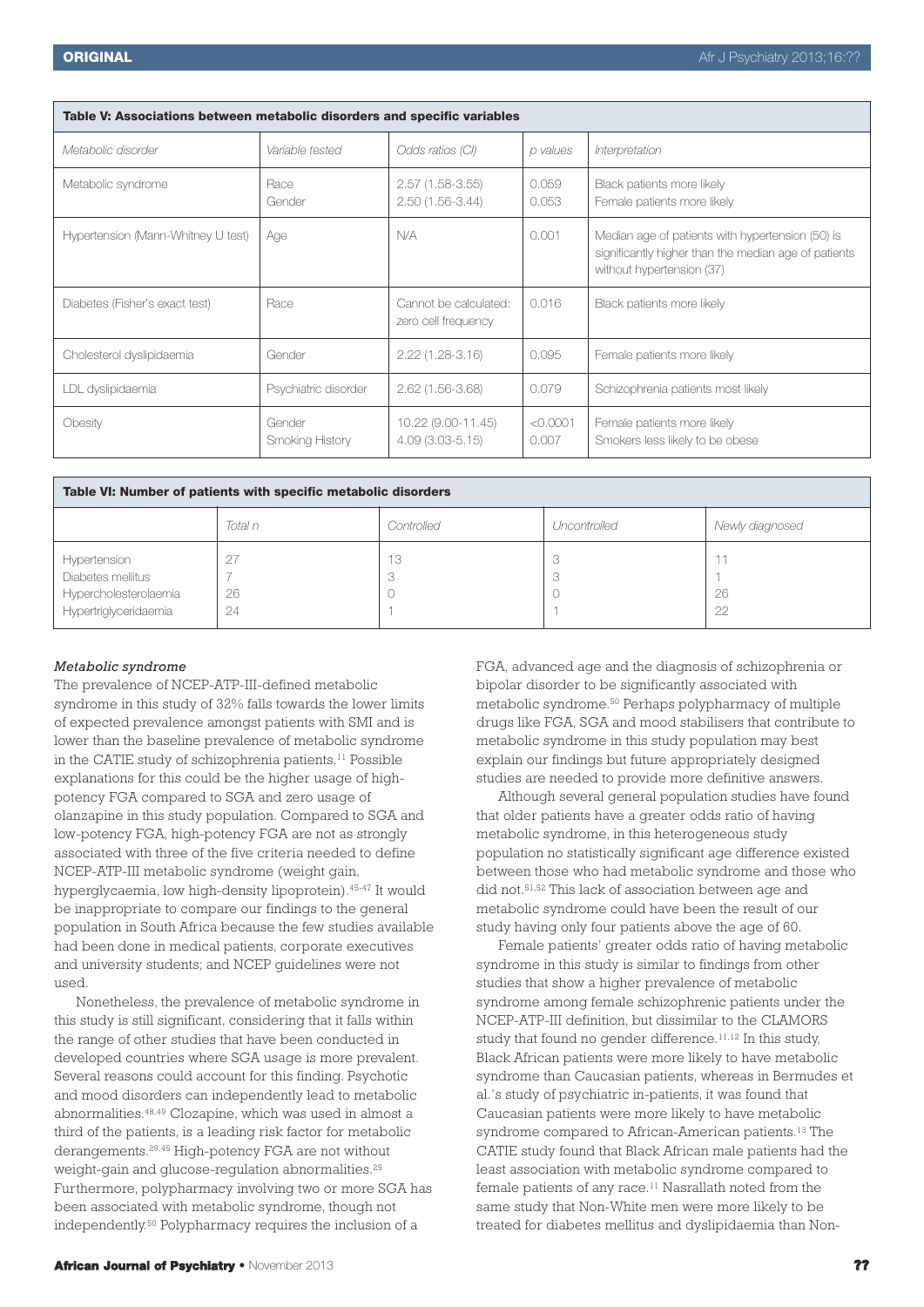White women. <sup>18</sup> These complex and conflicting results highlight the knowledge that population-specific factors may influence association patterns of metabolic syndrome and, hence, the need to acquire population-specific data on metabolic disorders in developing countries.

## *Hypertension*

The prevalence of hypertension in this study was within the expected range amongst patients with SMI, but it was higher than that seen in sub-Saharan African general populations. <sup>57</sup> Osborn et al. did not find that hypertension was more common in patients with SMI. <sup>54</sup> Antipsychotic drugs may worsen hypertension through weight gain but this may be offset by a hypotensive effect through adrenergic blockade. <sup>55</sup> Future studies will have to test this study's finding against a comparable general-population sample and/or psychiatric-patient sample in other settings in South Africa.

There was no gender association with hypertension in this study, unlike in the CLAMORS study which found that male patients were more likely to have hypertension. 12 There was no association between race and hypertension in our study despite hypertension being more prevalent in urban South African Black Africans compared with the national rate. <sup>56</sup> However, in keeping with studies in the general population, there was a significant age differential between those patients who had hypertension and those without it, with older patients more likely to have hypertension. <sup>57</sup> Further research should determine if the clinical profile of long-term psychiatric patients with hypertension is similar to that of other psychiatric patients or members of the general population with hypertension, so as to inform the development of screening guidelines.

Forty-one percent of the hypertensive cases in this study were newly diagnosed, which compares to most studies in Sub-Saharan Africa that show a detection rate of less than 40%. <sup>57</sup> The control of hypertension in this study was better than could be anticipated from other studies in the general population – including the general population of Africa – which showed that 50% or less of hypertension in known patients is adequately treated. 57,58 The good control in this study should be viewed in the context of assured inpatient compliance. Clinicians should bear in mind that treatment of hypertension does not imply adequate control, especially where compliance is not supervised.

## *Diabetes mellitus*

The prevalence of diabetes in this study was similar to that found in most studies of mentally ill patients. Several reasons including mental illness itself could account for this prevalence. <sup>48</sup> In this group of diabetic patients, the almost uniform use of sodium valproate could have led to the emergence of weight-gain associated diabetes mellitus. All of the diabetic patients were overweight and two were obese. Other possible reasons include psychotropic drugs like clozapine  $(n=1)$  and depot antipsychotics  $(n=2)$  which have been associated with hyperglycaemia. 59-61

There were an equal number of patients with controlled (n=3) and uncontrolled diabetes (n=3). What may seem like a small number of patients with uncontrolled diabetes mellitus should be viewed in the light of the greater risk of

long-term complications in mentally ill patients because of the physiological changes affecting carbohydrate metabolism in many psychiatric conditions. <sup>62</sup> This higher risk of chronic complications occurs against the background of lower rates of regular HbA1c monitoring in mentally ill patients. <sup>63</sup> Perhaps there is a need to register mentally ill patients with diabetes to a dedicated diabetic clinic so that better monitoring and control of their diabetes can take place.

## *Dyslipidaemia*

There is limited data on the effects of FGA on lipid levels and most of the studies investigating the effects of SGA on lipid levels have been uncontrolled case series studies and have been carried out over short-term periods, which makes interpretation of this study's findings difficult. Nevertheless, the prevalence of triglyceride dyslipidaemia and total cholesterol dyslipidaemia in this study occupies the lower end of the estimated range of prevalence for dyslipidaemias in psychiatric patients apart from LDL cholesterol. <sup>14</sup> There may be several reasons for this reduced prevalence: non-use of olanzapine and quetiapine in this study population; relatively low levels of obesity in this study; and high levels of high-potency drug use in this setting. <sup>64</sup> However, the following caveats should be noted: clozapine carries a high relative risk of dyslipidaemia; other drugs like beta-blockers and sodium valproate can also cause elevated triglyceride levels; and dyslipidaemia can occur independently of weight gain. 65-67 These provisos may help account for the considerable prevalence of dyslipidaemias in this study population.

Female patients were more likely to have cholesterol dyslipidaemia compared to males, which was probably on the basis of an increased rate of obesity amongst the women in this study. <sup>68</sup> LDL dyslipidaemia was significantly associated with schizophrenia, possibly since 50% of LDLdyslipidaemia-afflicted patients were taking sodium valproate and 32% were taking clozapine. The prevalent use of sodium valproate in these patients with schizophrenia is an area of concern that deserves further study.

The great majority of our patients were newly diagnosed with hypercholesterolaemia and hypertriglyceridaemia and, therefore, not on treatment for these disorders. Two studies on schizophrenia and bipolar patients found non-treatment rates of 88% and 58% respectively. 18,69 Given the risk of acute coronary events in patients with dyslipidaemia, the investigators suggest that long-term patients should be screened for dyslipidaemia irrespective of gender or psychiatric disorders. <sup>70</sup> The frequency of this testing may need to be determined through prospective studies because of financial constraints in public-mental-health-care settings.

# *Weight gain*

Considering that most of our patients had schizophrenia, the prevalence of 24% for obesity is lower than would be anticipated from studies on schizophrenia patients. <sup>14</sup> This study also found a lower mean BMI compared to the CATIE study BMI of 30. <sup>11</sup> Once again the higher usage of highpotency antipsychotics could account for this finding. In-patients also tend to have a lower calorie diet compared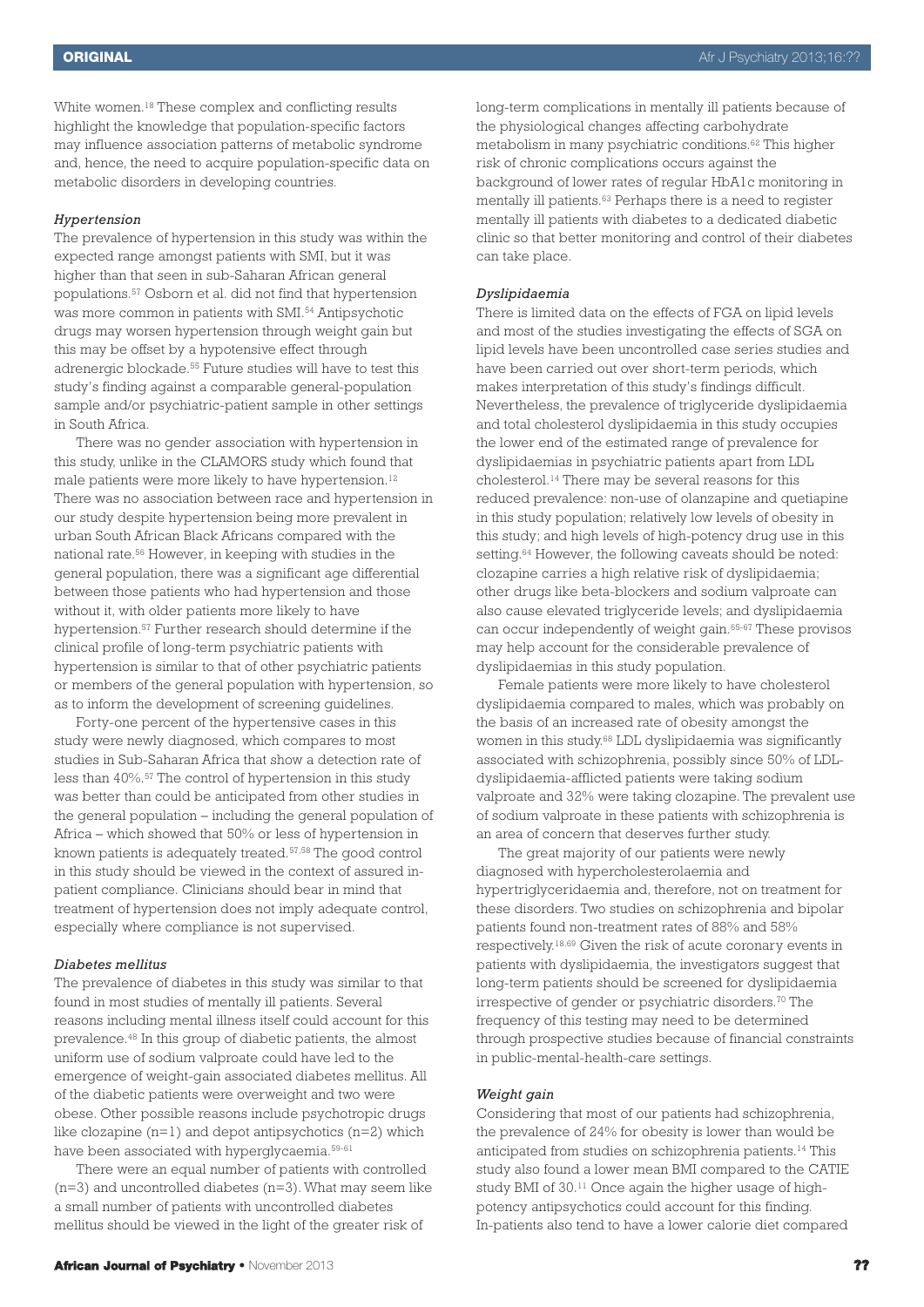to out-patients and, except for the severely ill patients, many long-term patients attend occupational therapy away from the wards, thereby undertaking some daily exercise in the form of walking. Still, this rate is higher than that found in the world population study of 2005. <sup>71</sup> Reasons for this finding could include polypharmacy with drugs that can cause weight gain like clozapine, risperidone, depot antipsychotics, mood stabilisers and antidepressants. 22,72-74

This study could not associate a low- or medium level of functioning with overweight/obesity, which is contradictory to findings from general-population studies. <sup>75</sup> There was a significant association between female gender and obesity, which is in keeping with other studies on weight gain.<sup>24</sup> However, it should be borne in mind that associations between weight gain and various demographic/clinical variables are complex and dynamic and are compounded by genetic factors, so every psychiatric patient should be regarded as being at risk of weight gain. 76,77

#### *Strengths and limitations*

This project investigated the prevalence of metabolic syndrome in long-term psychiatric patients who are less frequently studied for these metabolic disorders compared with newly diagnosed patients. This study investigated several variables, apart from psychotropic drugs, which can also influence the prevalence of metabolic disorders in patients with SMI.

There are several limitations to the study. The study was retrospective and cross-sectional, so confounding variables could not be controlled and definitive causation factors could not be determined. Moreover, the sample size was too small for some variables to be tested for associations and for multivariate analyses to be carried out. Furthermore, the use of different cut-offs for the criteria of metabolic syndrome and diagnostic tests for some of these disorders (for example, diabetes) might have yielded higher prevalence rates in some ethnic groups. <sup>78</sup> In addition, the restricted use of NCEP-ATP-III-defined metabolic syndrome limited comparison to other studies. Finally, the prevalences were not standardised for age, race, or gender.

# **Conclusion**

The long-term patients in this study are at high risk for cardiovascular disease given the prevalence of metabolic syndrome, hypertension, dyslipidaemia and overweight/obesity. There is a need to monitor long-term psychiatric patients for these metabolic disorders. The following recommendations might help in developing feasible and pertinent monitoring guidelines for developing countries:

Patients with SMI on multiple drugs should be tested regularly for metabolic syndrome, especially Black African and female patients.

Prospective studies should be conducted to determine the association between specific psychotropic drugs and metabolic syndrome in developing countries.

Older long-term patients with SMI should be monitored closely for hypertension, and hypertensive patients should be monitored regularly for optimal control of hypertension.

Diabetic patients need to be registered with the local

All long-term psychiatric patients should be tested regularly and treated as needed for dyslipidaemias, as there is a high prevalence of these disorders in long-term patients. The optimal frequency of testing might be determined by future studies.

The considerable prevalence of metabolic disorders in this study necessitates rigorous implementation of existing screening guidelines whilst country-specific guidelines are being researched and developed.

## **Acknowledgements**

The authors are grateful to Ms J. Sommerville and Dr R. Ehlers of the Department of Statistics, University of Pretoria for their assistance with electronic data management, statistical analyses and interpretation of the data; Mrs M.A. Mabena, CEO of Weskoppies Hospital for enabling the research at the hospital; and Ms B. English for valuable editorial advice. The study was funded by the Research Committee of the Faculty of Health Sciences, University of Pretoria and the Department of Psychiatry, University of Pretoria.

### **References**

- *1. Chang CK, Hayes RD, Broadbent M, Fernandes AC, Lee W, Hotopf M, et al. All-cause mortality among people with serious mental illness (SMI), substance use disorders, and depressive disorders in southeast London: a cohort study. BMC Psychiatry 2010;10:77.*
- *2. Chwastiak LA, Rosenheck RA, Desai R, Kazis LE. Association of psychiatric illness and all-cause mortality in the National Department of Veterans Health Care System. Psychosom Med 2002;72(8):817-22.*
- *3. Lawrence D, Kisely S, Pais J. The epidemiology of excess mortality in people with mental illness. Can J Psychiatry 2010;55(12):752-60.*
- *4. Khamker N, Moola NM, Roos JL, Rheeder P. Profile of mortality of patients admitted to Weskoppies Psychiatric Hospital in South Africa over a 5-year period (2001-2005). Afr J Psychiatry 2010; 13:211-7.*
- *5. Osby U, Correia N, Brandt L, Ekbom A, Sparen P. Mortality and causes of death in schizophrenia in Stockholm County, Sweden. Schizophr Res. 2000;45:21–8.*
- *6. Lakka HM, Laaksonen DE, Lakka TA, Niskanen LK, Kumpusalo E, Tuomilehto J, et al. The metabolic syndrome and total and cardiovascular disease mortality in middle-aged men. JAMA 2002;288(21):2709–16.*
- *7. Gami AS, Witt BJ, Howard DE, Erwin PJ, Gami LA, Virend K, et al. Metabolic syndrome and risk of incident cardiovascular events and death: a systematic review and meta-analysis of longitudinal studies. J Am Coll Cardiol 2007;49:403-14.*
- *8. Levesque J, Lamarche B. The metabolic syndrome: definitions, prevalence and management. J Nutrigenet Nutrigenomics 2008;1(3):100-8.*
- *9. Guh DP, Zhang W, Bansback N, Amarsi Z, Birmingham CL, Anis AH. The incidence of co-morbidities related to obesity and overweight: a systematic review and meta-analysis. BMC Public Health 2009;9:88.*
- *10. Wilson PW, D'Agostino RB, Levy D, Belanger AM, Silbershartz H,*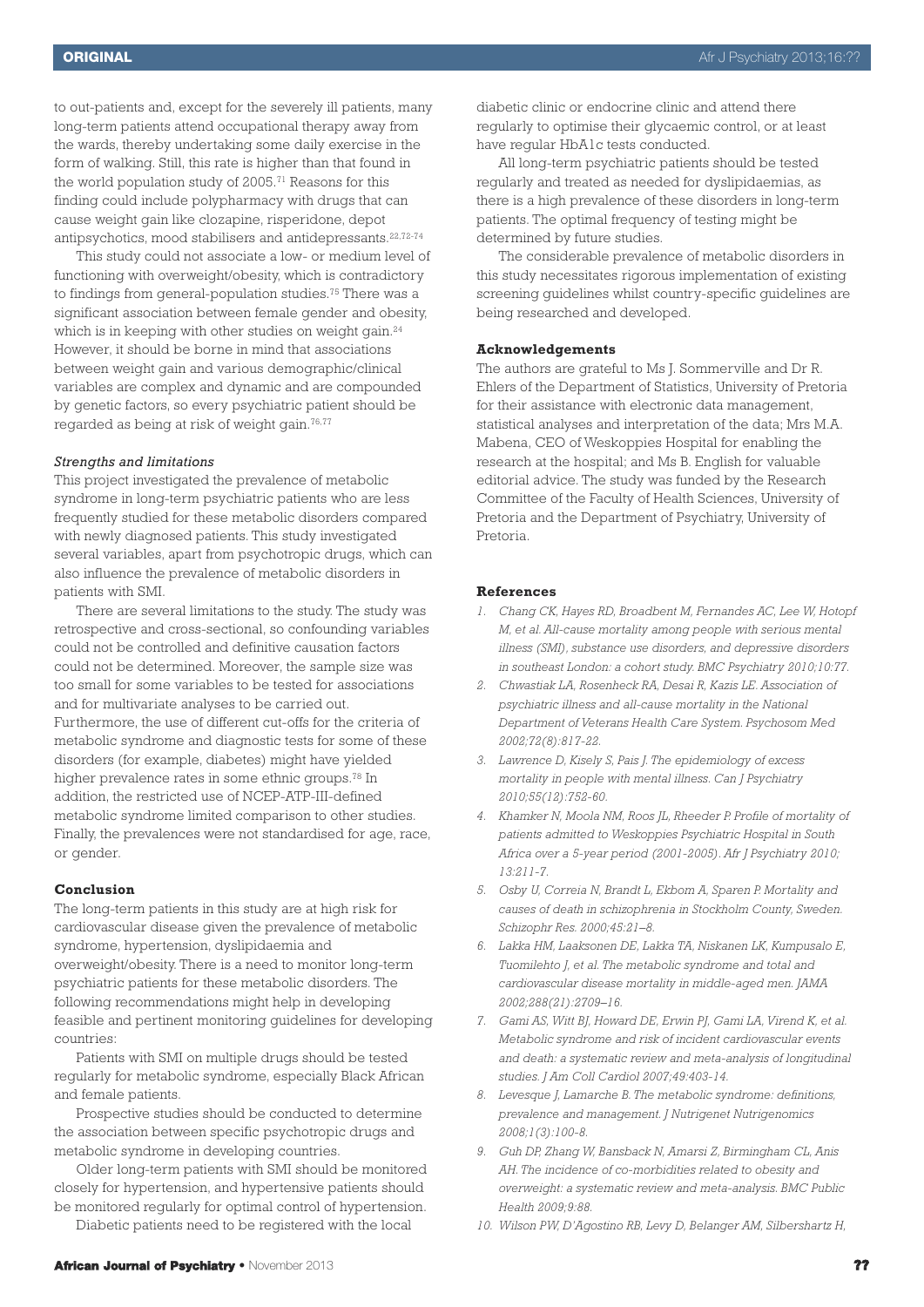*Kannel WB. Prediction of coronary heart disease using risk factor categories. Circulation 1998;98:1837-47.*

- *11. McEvoy JP, Meyer JM, Goff DC, Nasrallah HA, Davis SM, Sullivan L, et al. Prevalence of the metabolic syndrome in patients with schizophrenia: baseline results from the Clinical Antipsychotic Trials of Intervention Effectiveness (CATIE) schizophrenia trial and comparison with national estimates from NHANES III. Schizophrenia Res 2005;80(1):19-32.*
- *12. Bobes J, Arango C, Aranda P, Carmena R, Garcia-Garcia M, Rejas J. Cardiovascular and metabolic risk in outpatients with schizophrenia treated with antipsychotics: results of the CLAMORS Study. Schizophrenia Res 2008;104(1):1-12.*
- *13. Bermudes RA, Keck PE Jr, Welge JA. The prevalence of the metabolic syndrome in psychiatric inpatients with primary psychotic and mood disorders. Psychosomatics 2006;47(6):491-7.*
- *14. Correll CU. Balancing efficacy and safety in treatment with antipsychotics. CNS Spectr 2007; 10( 12) Suppl 17:S12-20.*
- *15. Babic D, Maslov B, Martinac M, Nikolic K, Uzun S, Kozumplik O. Bipolar disorder and metabolic syndrome: comorbidity or side effects of treatment of bipolar disorder. Psychiatr Danub 2010;22(1):75-8.*
- *16. Fagiolini A, Frank E, Scott JA, Turkin S, Kupfer DJ. Metabolic syndrome in bipolar disorder: findings from the Bipolar Disorder Center for Pennsylvanians. Bipolar Disord 2005;7:424–30.*
- *17. Lieberman JA, Stroup TS, McEvoy J, Swartz MS, Rosenheck RA, Perkins DO, et al. Effectiveness of antipsychotic drugs in patients with chronic schizophrenia. N Engl J Med 2005;353:1209–23.*
- *18. Nasrallah HA, Meyer JM, Goff DC, McEvoy JP, Davis SM, Stroup TS, et al. Low rates of treatment for hypertension, dyslipidemia and diabetes in schizophrenia: data from the CATIE schizophrenia trial sample at baseline. Schizophrenia Res 2006;86:15-22.*
- *19. Fagiolini A, Kupfer DJ, Houck PR, Novick DM, Frank E. Obesity as a correlate of outcome in patients with bipolar I disorder. Am J Psychiatry. 2003;160:112-7.*
- *20. Oosthuizen P, Carey P, Emsley RA. Psychiatric disorders and general medical conditions: implications for the clinician. Afr J Psychiatry 2008;11:18-22.*
- *21. Tillin T, Forouhi NG. Metabolic syndrome and ethnicity. In: Byrne CD, Wild SH, editors. The metabolic syndrome. 2nd ed. Wiley-Blackwell; 2011: Chapter 2.*
- *22. Allison DB, Mentore JL, Heo M, Chandler LP, Cappelleri JC, Infante MC, et al. Antipsychotic-induced weight gain: a comprehensive research synthesis. Am J Psychiatry 1999; 156(11):1686-96.*
- *23. McIntyre RS, Trakas K, Lin D, Balshaw R, Hwang P, Robinson K, et al. Risk of weight gain associated with antipsychotic treatment: results from the Canadian National Outcomes Measurement Study in Schizophrenia. Can J Psychiatry 200;48(10):689-94.*
- *24. Bobes J, Rejas J, Garcia-Garcia M, Rico-Villademoros F, Garcia-Portilla MP, Fernandez I, et al. Weight gain in patients with schizophrenia treated with risperidone, olanzapine, quetiapine or haloperidol: results of the EIRE study. Schizophr Res.2003;62(1- 2):77-88.*
- *25. Newcomer JW, Haupt DW, Fucetola R, Melson AK, Schweiger JA, Cooper BP, et al. Abnormalities in glucose regulation during antipsychotic treatment of schizophrenia. Arch Gen Psychiatr 2002;59(4): 337-45.*
- *26. Wirshing DA, Boyd JA, Meng LR, Ballon JS, Marder SR, Wirshing WC. The effects of novel antipsychotics on glucose and lipid levels. J Clin Psychiatr 2002;63(10):856-65.*
- *27. Lindenmayer JP, Czobor P, Volavka J, Citrome L, Sheitman B,*

*McEvoy JP, et al. Changes in glucose and cholesterol levels in patients with schizophrenia treated with typical or atypical antipsychotics. Am J Psychiatry 2003;160(2):290-6.*

- *28. Leitao-Azevedo CL, Guimaraes LR, de Abreu MG, Gama CS, Lobato MI, Belmonte-de-Abreu PS. Increased dyslipidemia in schizophrenic outpatients using new generation antipsychotics. Rev Bras Psiquiatr 2006;28(4):301-4.*
- *29. Covell NH, Weissman EM, Essock SM. Weight gain with clozapine compared to first generation antipsychotic medications. Schizophr Bull 2004;30(2):229-40.*
- *30. Charatan FBE, Bartlett NG. The effect of Chlorpromazine ("Largactil") on glucose tolerance. J Ment Sci 1955:101:351-3.*
- *31. Perez-Iglesias R, Crespo-Facorro B, Amado JA, Garcia-Unzueta MT, Ramirez-Bonilla ML, Gonzalez-Blanch C, et al. A 12-week randomized clinical trial to evaluate metabolic changes in drugnaïve, first-episode psychosis patients treated with haloperidol, olanzapine or risperidone. J Clin Psychiatry 2007;68(11):1733-40.*
- *32. Bond DJ, Kauer-Sant'Anna M, Lam RW, Yatham LN. Weight gain, obesity, and metabolic indices following a first manic episode: prospective 12-month data from the Systematic Treatment Optimization Program for Early Mania (STOP-EM). J Affect Dis 2010;124(1-2):108-17.*
- *33. Medved V, Jovanovic N, Knapic VP. The comorbidity of diabetes mellitus and psychiatric disorders. Psychiatr Danub 2009;1(4):585-8.*
- *34. Zimmermann U, Kraus T, Himmerich H, Schuld A, Pollmarcher T. Epidemiology, implications and mechanisms underlying druginduced weight gain in psychiatric patients. J Psychiatric Res 2003;37(3);193-220.*
- *35. Davidson S, Judd F, Jolley D, Hocking B, Thompson S, Hyland B. Cardiovascular risk factors for people with mental illness. Aust NZ J Psychiatry 2001;35:196-202.*
- *36. Brown S, Birtwistle J, Roe L, Thompson C. The unhealthy lifestyle of people with schizophrenia. Psychol Med 1999;29:697-701.*
- *37. Barnett AH, Mackin P, Chaudhry I, Farooqi A, Gadsby R, Heald A, et al. Minimising metabolic and cardiovascular risk in schizophrenia: diabetes, obesity and dyslipidaemia. J Psychopharmacol 2007;21(4):357-73.*
- *38. Waterreus AJ, Laugharne JD. Screening for the metabolic syndrome in patients receiving antipsychotic treatment: a proposed algorithm. Med J Aust 2009;190(4):185-9.*
- *39. Holt RI, Abdelrahman T, Hirsch M, Dhesi Z, George T, Blincoe T, et al. The prevalence of undiagnosed metabolic abnormalities in people with serious mental illness. J Psychopharmacol 2010;24(6):867-73.*
- *40. Beilb J. Definition of metabolic syndrome: report of the National Heart, Lung and Blood Institute/American Heart Association Conference on Scientific Issues Related to Definition. Circulation 2004;109:433-8.*
- *41. Joint National Hypertension Guideline Working Group 2006. South African Hypertension Guideline 2006. S Afr Med J 2006;96(4):337-62.*
- *42. European Diabetes Policy Group 1999. Desktop guide to Type 2 Diabetes Mellitus. Diabet Med 1999;16(9):716-30.*
- *43. De Backer G, Ambrosioni E, Borch-Johnsen K, Brotons C, Cifkova R, Dallongeville J, et al. European guidelines on cardiovascular disease prevention in clinical practice: third joint task force of European and other societies on cardiovascular disease prevention in clinical practice (constituted by representatives of eight societies and by invited experts). Eur J Cardiovasc Prev Rehabil 2003;10(4):S1-10.*